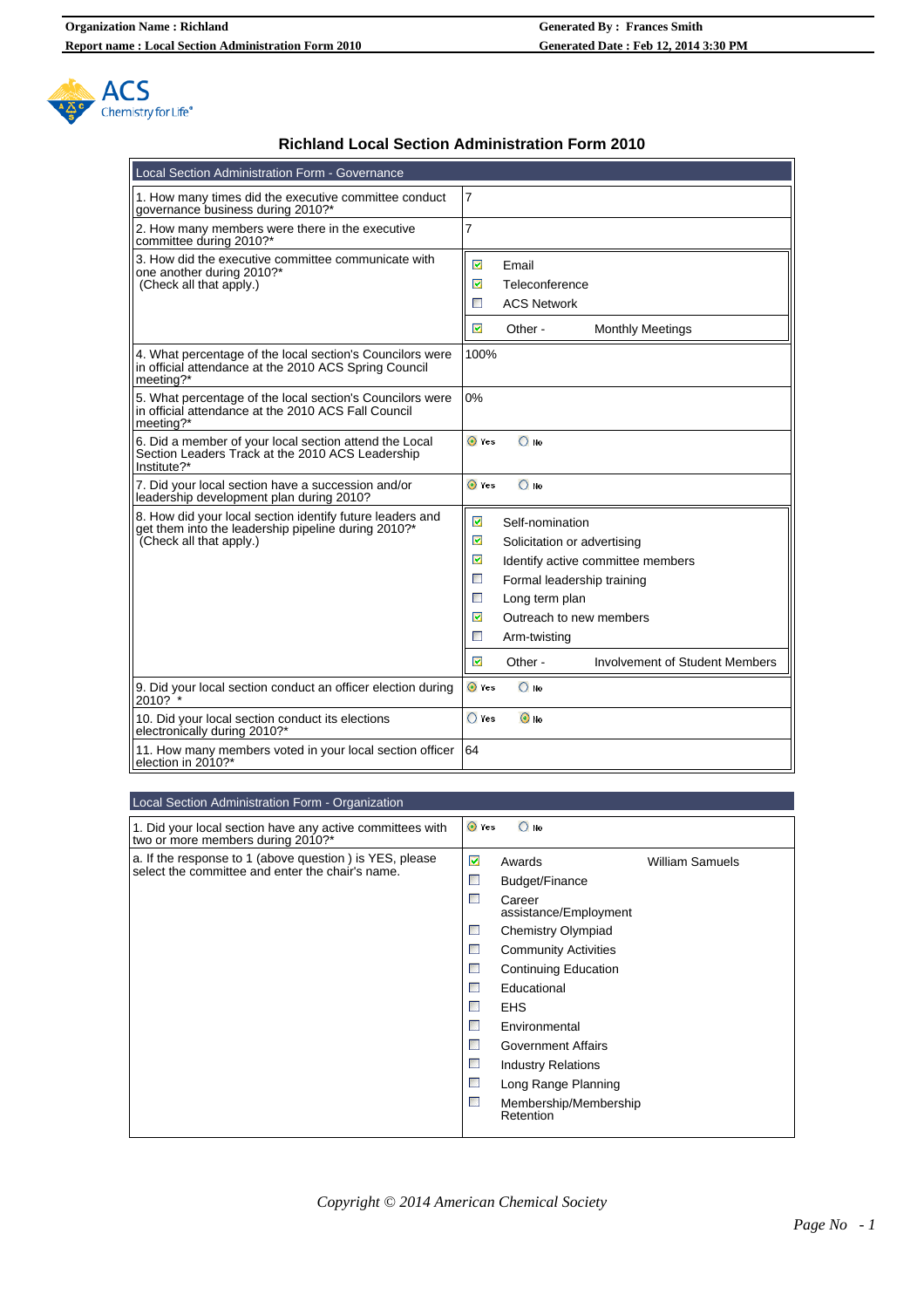## **Organization Name : Richland Generated By : Frances Smith Report name : Local Section Administration Form 2010 Generated Date : Feb 12, 2014 3:30 PM**

|                                                                                                                          | ☑                           | Mentoring                      | Novella Bridges |
|--------------------------------------------------------------------------------------------------------------------------|-----------------------------|--------------------------------|-----------------|
|                                                                                                                          | ☑                           | <b>Minority Affairs</b>        | Anna Cavinato   |
|                                                                                                                          | П                           | Newsletter/Publications        |                 |
|                                                                                                                          | $\overline{\mathbf{v}}$     | <b>Nominations</b>             | Janet Bryant    |
|                                                                                                                          | <b>T</b>                    | <b>Professional Relations</b>  |                 |
|                                                                                                                          | П                           | Project SEED                   |                 |
|                                                                                                                          | $\mathbb{R}^n$              | <b>Public Relations</b>        |                 |
|                                                                                                                          | $\mathbb{R}^n$              | <b>Senior Chemists</b>         |                 |
|                                                                                                                          | $\overline{\mathbf{v}}$     | <b>Women Chemists</b>          | Anna Cavinato   |
|                                                                                                                          | $\mathcal{L}_{\mathcal{A}}$ | <b>Younger Chemists</b>        |                 |
|                                                                                                                          | $\blacksquare$              | Other                          |                 |
|                                                                                                                          |                             |                                |                 |
| 2. How many subsections were active in your local section<br>during 2010?*                                               | 000                         |                                |                 |
| 3. How many subsection meetings were held by your local<br>section during 2010?*                                         | 000                         |                                |                 |
| 4. How many topical groups were active in your local<br>section during 2010?*                                            | 000                         |                                |                 |
| 5. How many topical group meetings were held in your<br>local section during 2010?*                                      | 000                         |                                |                 |
| 6. Did your local section support (financial or otherwise) an<br>existing Technician Affiliate Group (TAG) during 2010?* | $\bigcirc$ Yes              | $\odot$ No                     |                 |
| 7. How many dues-paying affiliate members were in your<br>local section during 2010?*                                    | 0000                        |                                |                 |
| 8. What was the approximate number of active volunteers<br>in your local section during 2010?*                           | 30                          |                                |                 |
| 9. Please estimate the number of new volunteers in your<br>local section during 2010?*                                   | 4                           |                                |                 |
| 10. Please indicate all the ways that your local section                                                                 | ☑                           | Certificates                   |                 |
| recognized volunteers during 2010.*<br>(Check all that apply.)                                                           | $\Box$                      | Awards                         |                 |
|                                                                                                                          | $\mathbb{R}^n$              | Letter to volunteer supervisor |                 |
|                                                                                                                          | $\blacksquare$              | Letter to volunteer            |                 |
|                                                                                                                          | $\Box$                      | Recognition at an event        |                 |
|                                                                                                                          | $\Box$                      | Recognition on web             |                 |
|                                                                                                                          | ☑                           | Recognition in newsletter      |                 |
|                                                                                                                          | П                           |                                |                 |
|                                                                                                                          |                             | Other -                        |                 |

| Local Section Administration Form - Communications                                                                                |                                                                                                                                                                                 |
|-----------------------------------------------------------------------------------------------------------------------------------|---------------------------------------------------------------------------------------------------------------------------------------------------------------------------------|
| 1. How many local section meetings were held during<br>2010?*                                                                     | 4                                                                                                                                                                               |
| 2. On average, how many members attended a local<br>section meeting during 2010?*                                                 | 30                                                                                                                                                                              |
| 3. How did Councilors report to your local section members<br>about national ACS matters during 2010?*<br>(Check all that apply.) | $\mathcal{V}_{\mathcal{A}}$<br>At a section meeting<br>☑<br>At an executive committee meeting<br>P.<br>In the newsletter<br>D.<br>On the local section web site<br>P.<br>Other- |
| 4. Did your local section have a representative on your<br>Regional Meeting Board or Steering Committee during<br>$2010?$ *       | O Yes<br>$\bigcirc$ No                                                                                                                                                          |
| 5. How many newsletters (print or electronic) did your local<br>section publish in 2010?*                                         | 3                                                                                                                                                                               |
| 6. How many meeting notices were published (print or<br>electronic) by your local section in 2010?*                               | 4                                                                                                                                                                               |
| 7. Did your local section have a website during 2010?*                                                                            | $\bigcirc$ No<br>O Yes                                                                                                                                                          |
| 7a. If the answer to 7 (above question) is YES, what was<br>the URL for your local section's website?                             | http://acs.labworks.org/                                                                                                                                                        |
| 8. How often did your local section utilize electronic                                                                            | $\circ$<br>Exclusively                                                                                                                                                          |